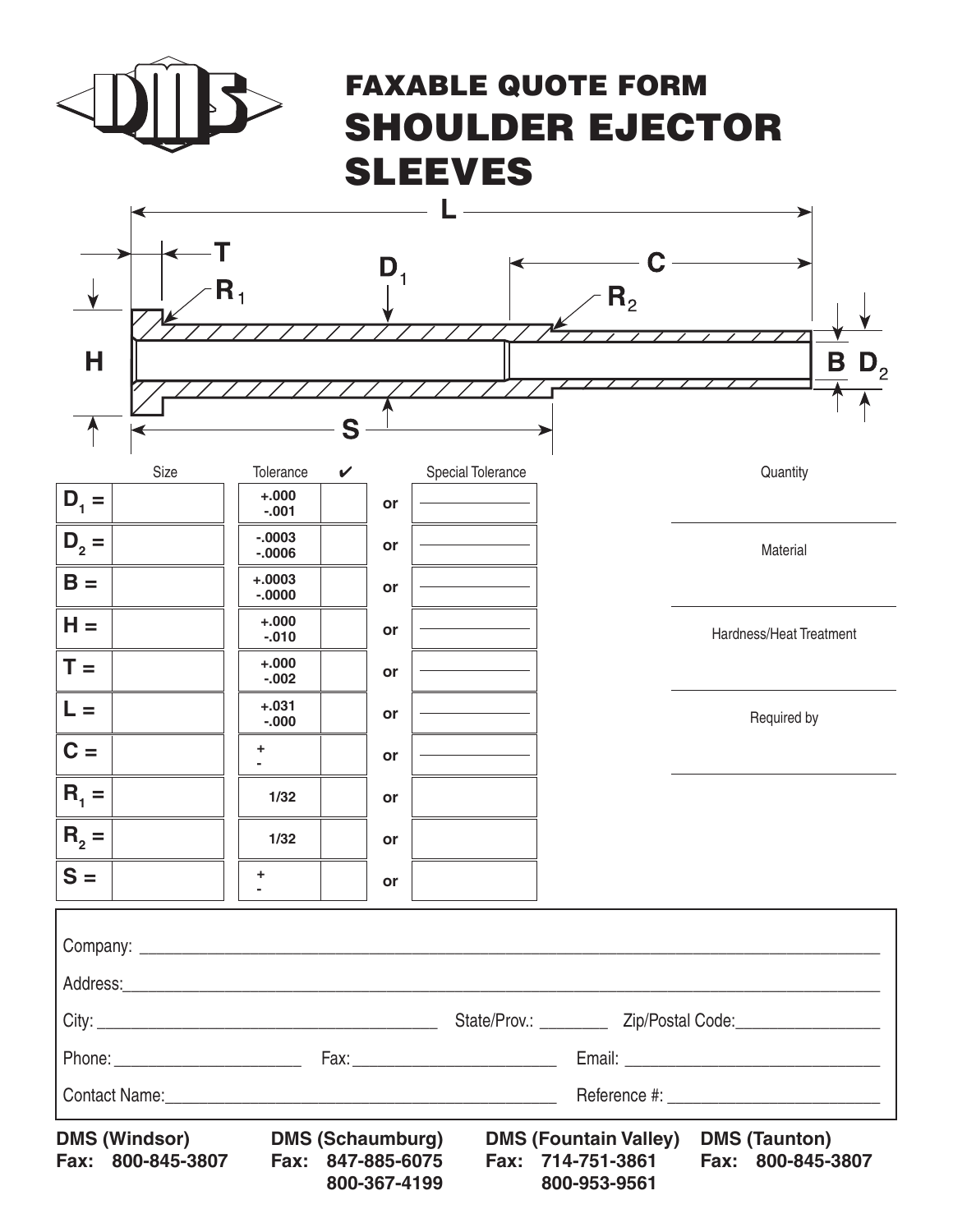

**PFL =**

 $L = \n\begin{vmatrix}\n+0.010 \\
+0.010\n\end{vmatrix}$ 

**-.000**

## FAXABLE QUOTE FORM STRAIGHT LEADER PINS



Hardness/Heat Treatment

Required by

|  | State/Prov.: __________ Zip/Postal Code: __________________ |
|--|-------------------------------------------------------------|
|  |                                                             |
|  | Reference #: <u>____________________________</u>            |

**DMS (Windsor) Fax: 800-845-3807 DMS (Elk Grove Village, IL) Fax: 847-885-6075 800-367-4199**